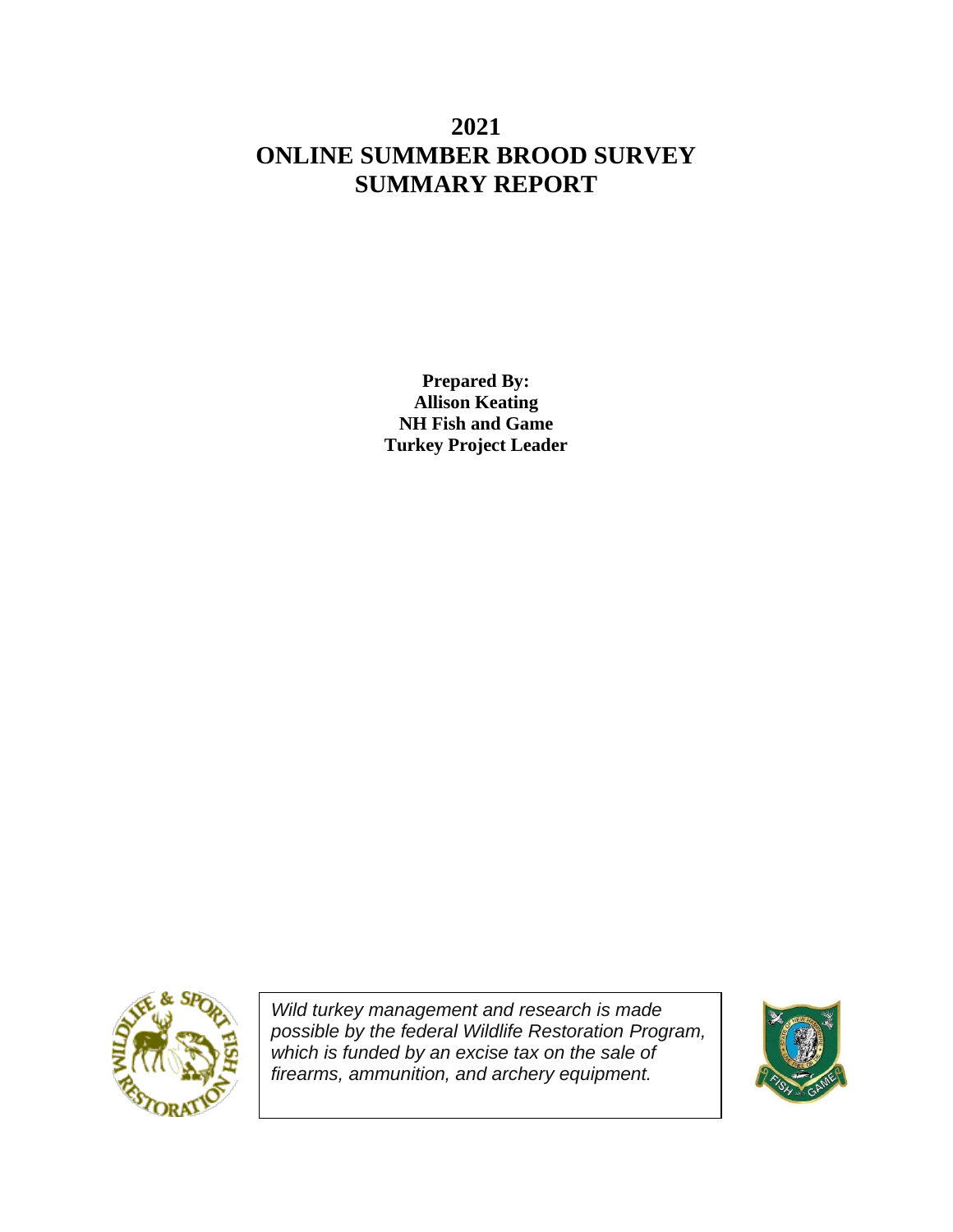## Introduction

Many thanks to all the people throughout New Hampshire who submitted sightings of wild turkey broods in 2021. The results of the survey summarized here will help the NH Fish and Game Department keep track of the status and reproductive success of the wild turkey population around the state. This was the 11th year of the internet-based turkey brood survey which covers observations made statewide between June 1 and August 31.

## Number of Broods Reported

There were 1,264 brood observation reports from this year's 2021 Summer Brood Survey (Table 1). As in previous years the most brood sighting reports (686 or 54% of the total) were from the Southeast Region, primarily because this region has the highest turkey density and also the highest human density to report turkey broods. The North Region and the White Mountain Region had a combined of only 42 broods observed or 3% of the statewide total of brood observation reports. This is understandable because these two regions have the least amount of suitable turkey habitat, fewer turkeys and fewer people to report them.

Of the states 18 wildlife management units, those with the most brood sighting reports were from: unit M at 27.53%, unit J2 at 15.35% and unit L at 14.16% (Table 2).

| <b>Region</b>   | # of Brood Reports | % of Total | <b>WMUs Included</b> |
|-----------------|--------------------|------------|----------------------|
| North           |                    | 0.87%      | A,B,C1,C2            |
| White Mountain  | 31                 | 2.45%      | E, F                 |
| <b>CT</b> River | 105                | 8.31%      | D1,D2,G              |
| E. Central      | 231                | 18.28%     | J1, J2               |
| Southwest       | 200                | 15.82%     | H1, H2, I1, I2       |
| Southeast       | 686                | 54.27%     | K, L, M              |
| Statewide       | 1264               |            | All                  |

**Table 1. Number and Percent of Brood Observations by Region (Summer 2021)**

# **Table 2. Number and Percent of Brood Observations by WMU's (Summer 2021)**

| <b>WMU</b>     | # of Brood          | $%$ of       | <b>WMU</b>     | # of Brood          | $%$ of       |
|----------------|---------------------|--------------|----------------|---------------------|--------------|
|                | <b>Observations</b> | <b>Total</b> |                | <b>Observations</b> | <b>Total</b> |
| A              |                     | 0.40%        | H1             | 38                  | 3.01%        |
| B              |                     | 0%           | H2             | 74                  | 5.85%        |
| C <sub>1</sub> | 2                   | 0.16%        | I <sub>1</sub> | 51                  | 4.03%        |
| C <sub>2</sub> | 4                   | 0.32%        | I2             | 37                  | 2.93%        |
| D <sub>1</sub> | 21                  | 1.66%        | J <sub>1</sub> | 37                  | 2.93%        |
| D2             | 36                  | 2.85%        | J2             | 194                 | 15.35%       |
| E              | 10                  | 0.79%        | K              | 159                 | 12.58%       |
| $\overline{F}$ | 21                  | 1.66%        |                | 179                 | 14.16%       |
| G              | 48                  | 3.80%        | M              | 348                 | 27.53%       |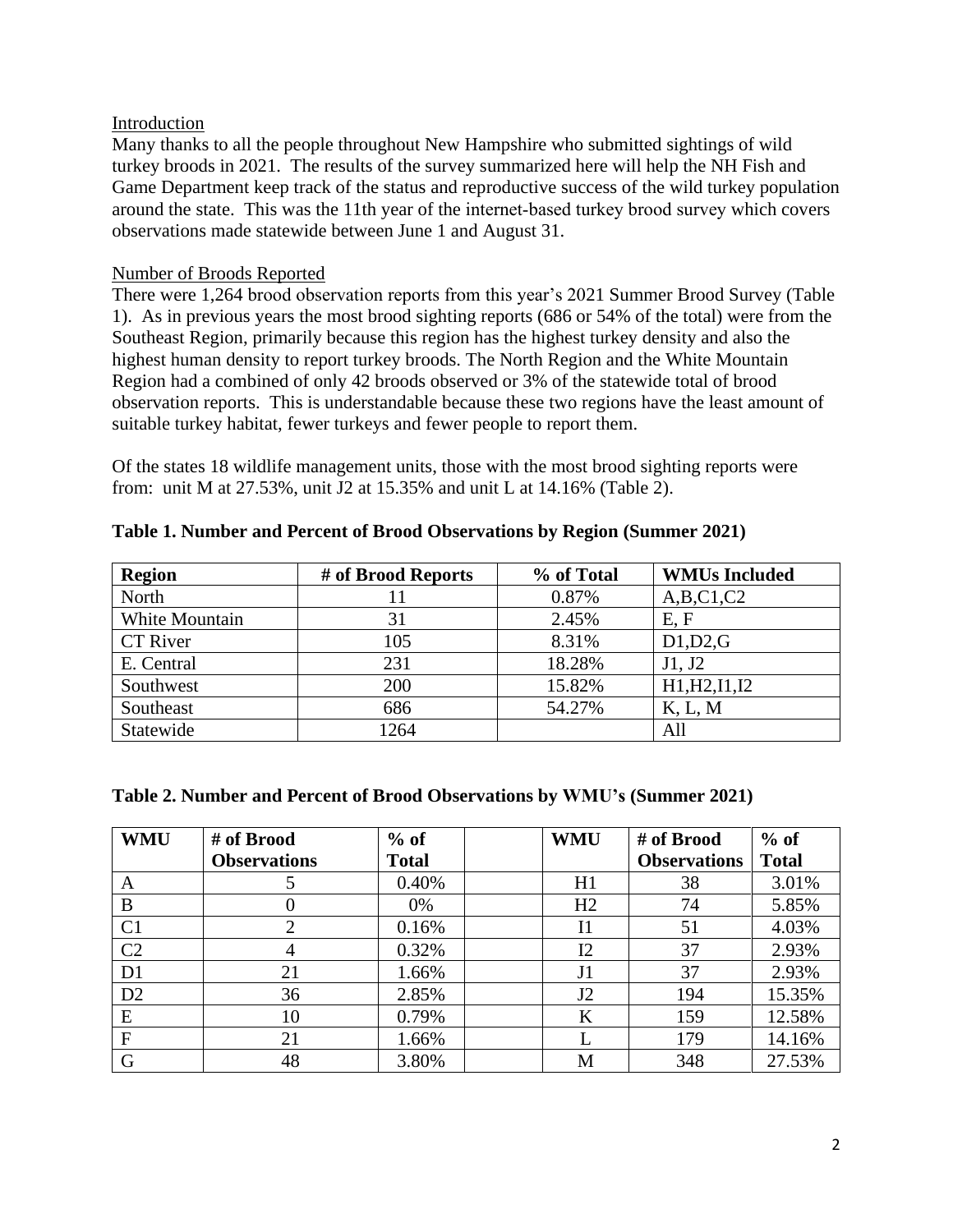#### Number of Poults Per Hen

The six regions of the state were compared for the month of August because at this time the poults are larger and more readily seen and counted, and most attrition of young turkeys has already occurred. The North Region had the highest poults per hen average of 4.08, although the sample size was quite small with only 5 broods reported during the month of August. The White Mountain region had the lowest poults per hen average of 1.84 this year (Table 3).

For the state as a whole, the average was 2.95 poults per hen which is up compared to last year when only 2.13 poults per hen were reported. The highest average on record was 4.38 poults per hen reported during 2011 which was the first year of the survey (Table 4).

| <b>Region</b>   | # of Hens | # of Poults | <b>Poults per Hen</b><br>Average | # of Reports |
|-----------------|-----------|-------------|----------------------------------|--------------|
| North           | 12        | 49          | 4.08                             |              |
| White Mountain  | 50        | 92          | 1.84                             |              |
| <b>CT</b> River | 138       | 318         | 2.30                             | 48           |
| E. Central      | 168       | 596         | 3.55                             | 71           |
| Southwest       | 202       | 533         | 2.64                             | 65           |
| Southeast       | 501       | 1571        | 3.14                             | 165          |
| Statewide       | 1071      | 3159        | 2.95                             | 365          |

**Table 3. Regional and Statewide Poults per Hen Average (August 2021)**

#### **Table 4. Statewide Poults per Hen Average by Year**

| Year | <b>Poults per Hen</b> |
|------|-----------------------|
|      | Average               |
| 2011 | 4.38                  |
| 2012 | 3.90                  |
| 2013 | 3.33                  |
| 2014 | 3.40                  |
| 2015 | 3.90                  |
| 2016 | 2.97                  |
| 2017 | 3.32                  |
| 2018 | 4.15                  |
| 2019 | 3.23                  |
| 2020 | 2.13                  |
| 2021 | 2.95                  |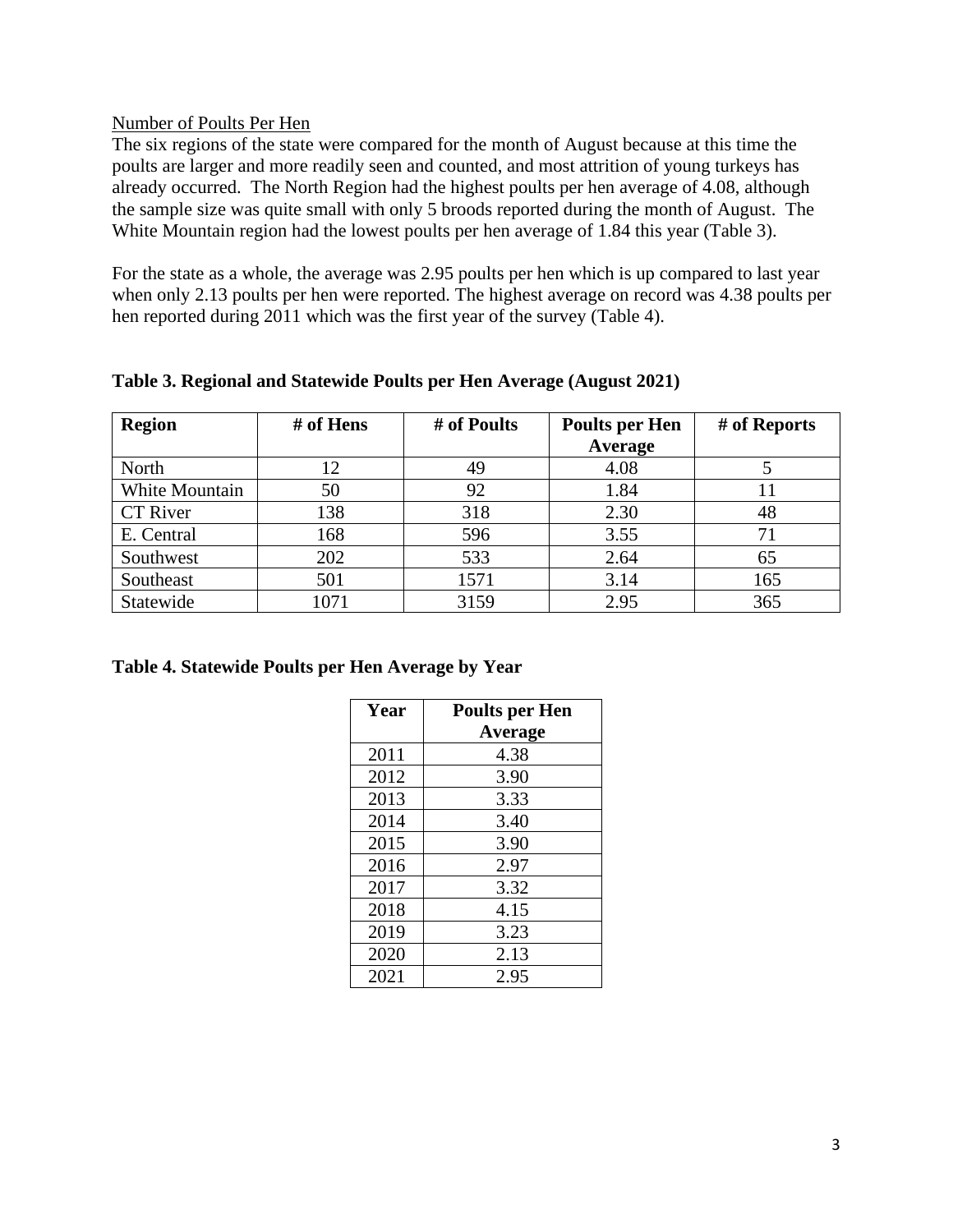# Estimated Hatching Periods

Statewide, over half (56.46%) of all hatching occurred within one month period from May  $26<sup>th</sup>$ through June  $22<sup>nd</sup>$ . The most hatching occurred during the following 2-week periods: May 26 -June 8 (28.27%), June 9 ‐ 22 (28.19%) and June 26 - July 6 (17.47%). Hatching continued throughout July and August which is likely due to hens renesting (Table 5).

Regionally the average hatching varied from June 12 to June 22. The average hatching date statewide was June 15 which is a week earlier than the previous two years (2020 statewide average hatch date was June 23 and 2019 was June 22).

| <b>Time Period</b>      | <b>Total Number of Poults</b> | % of Total |
|-------------------------|-------------------------------|------------|
| May $1 -$ May 11        | 57                            | 0.63%      |
| May $12 -$ May 25       | 1013                          | 11.25%     |
| May $26 -$ June 8       | 2547                          | 28.27%     |
| June $9 -$ June 22      | 2539                          | 28.19%     |
| June $23 -$ July 6      | 1574                          | 17.47%     |
| July $7 -$ July 20      | 869                           | 9.69%      |
| July 21 – August 3      | 305                           | 3.39%      |
| August $4 -$ August 17  | 89                            | 0.99%      |
| August $18 -$ August 31 | 15                            | 0.17%      |

**Table 5. Estimated Percentage of Poults Hatched by 2‐Week Periods (Summer 2021)**

| Table 6. Regional and Statewide Average Hatching Dates |  |  |
|--------------------------------------------------------|--|--|
|                                                        |  |  |

| <b>Region</b> | <b>North</b> | White     | <b>CT River</b> | E. Central | <b>Southwest</b> | <b>Southeast</b> | <b>Statewide</b> |
|---------------|--------------|-----------|-----------------|------------|------------------|------------------|------------------|
|               |              | Mtn       |                 |            |                  |                  |                  |
| 2011          | June 13      | June 17   | June 15         | June $10$  | June 7           | June 7           | June 8           |
| 2012          | June 11      | June 14   | June 23         | June 12    | June 12          | June 15          | June 15          |
| 2013          | July 7       | June 28   | June 27         | June 23    | June $30$        | June 24          | June 25          |
| 2014          | June 23      | June $20$ | June 22         | June 18    | June $15$        | June $20$        | June 19          |
| 2015          | June 19      | June $16$ | June 17         | June 19    | June 20          | June 19          | June 19          |
| 2016          | June 29      | June 19   | June 19         | June 19    | June 18          | June 19          | June 19          |
| 2017          | June $30$    | June 25   | June $26$       | June $25$  | June $25$        | June 19          | June 21          |
| 2018          | June 16      | June 19   | July 5          | June 15    | June 23          | June 18          | June 20          |
| 2019          | June 27      | June 28   | June $26$       | June 24    | June 24          | June 20          | June 22          |
| 2020          | July $1$     | June 29   | June 19         | June 19    | June 26          | June 23          | June 23          |
| 2021          | June 22      | June 18   | June 22         | June 12    | June 18          | June 15          | June 15          |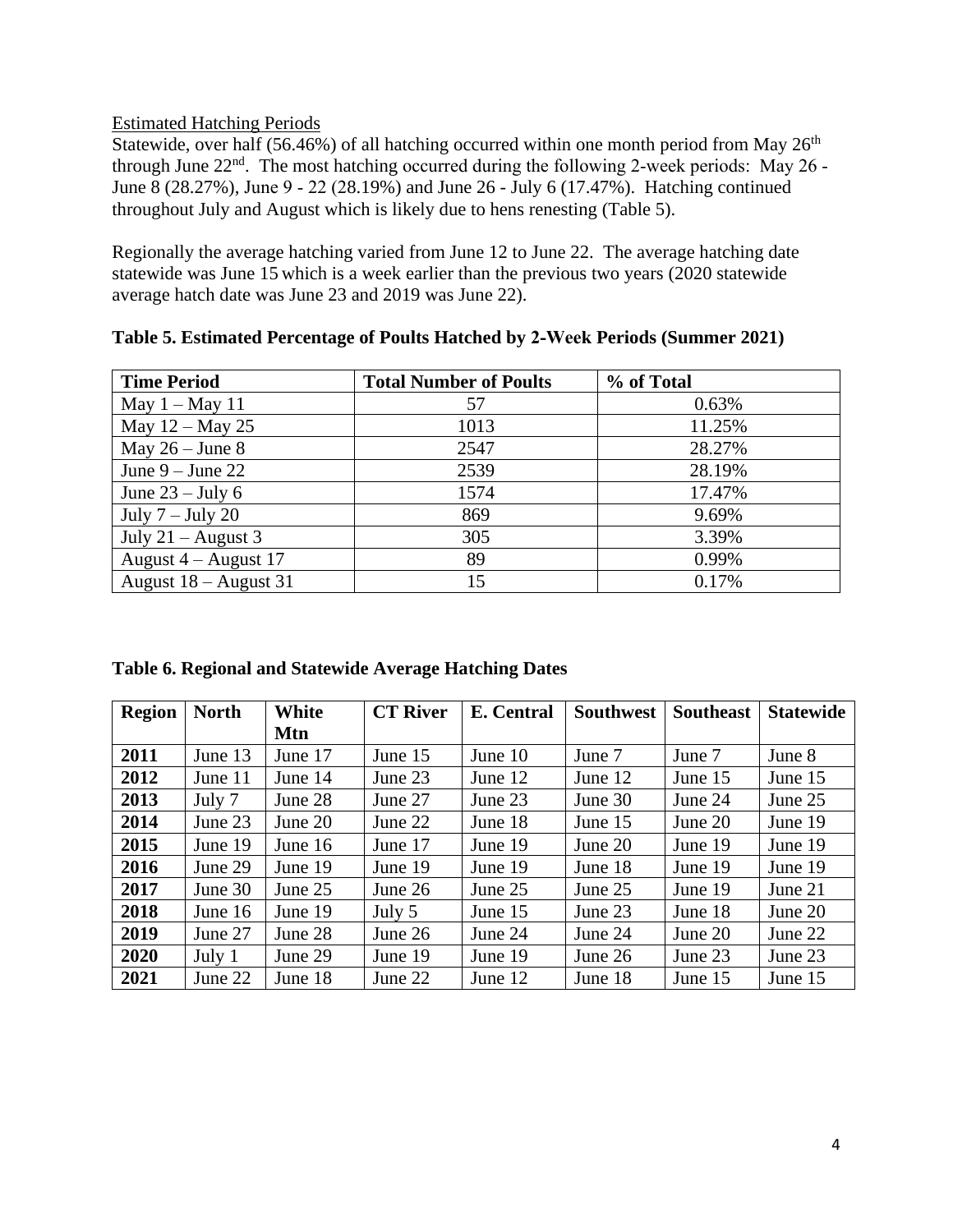Towns with the Most Brood Observations

A total of 8 towns reported 20 or more broods during summer 2021. The top three towns were: Merrimack (31), Londonderry (25) and Alton, Bedford, Dover and Eping which all had 22 reports (Table 7).

There were 10 towns that recorded 200 or more total turkeys (hens and poults combined). The following towns recorded the highest number of turkeys observed: Plaistow (357), Dover (294), Merrimack (286), East Kingston (277) and Epping (274) (Table 8).

| <b>Town</b>          | Total # of     |
|----------------------|----------------|
|                      | <b>Reports</b> |
| Merrimack            | 31             |
| Londonderry          | 25             |
| Alton                | 22             |
| Bedford              | 22             |
| Dover                | 22             |
| Epping               | 22             |
| <b>Barnstead</b>     | 21             |
| <b>East Kingston</b> | 20             |

#### **Table 7. Towns with 20 or More Brood Observations (Summer 2021)**

**Table 8. Towns with 200 or More Total Turkeys (Hens and Poults) Observed per Town (Summer 2021).**

| <b>Town</b>          | Total # of turkeys |
|----------------------|--------------------|
|                      | <b>Reported</b>    |
| Atkinson             | 206                |
| Auburn               | 204                |
| <b>Barnstead</b>     | 258                |
| Dover                | 294                |
| <b>East Kingston</b> | 277                |
| Epping               | 274                |
| Londonderry          | 264                |
| Merrimack            | 286                |
| Plaistow             | 357                |
| Somersworth          | 241                |